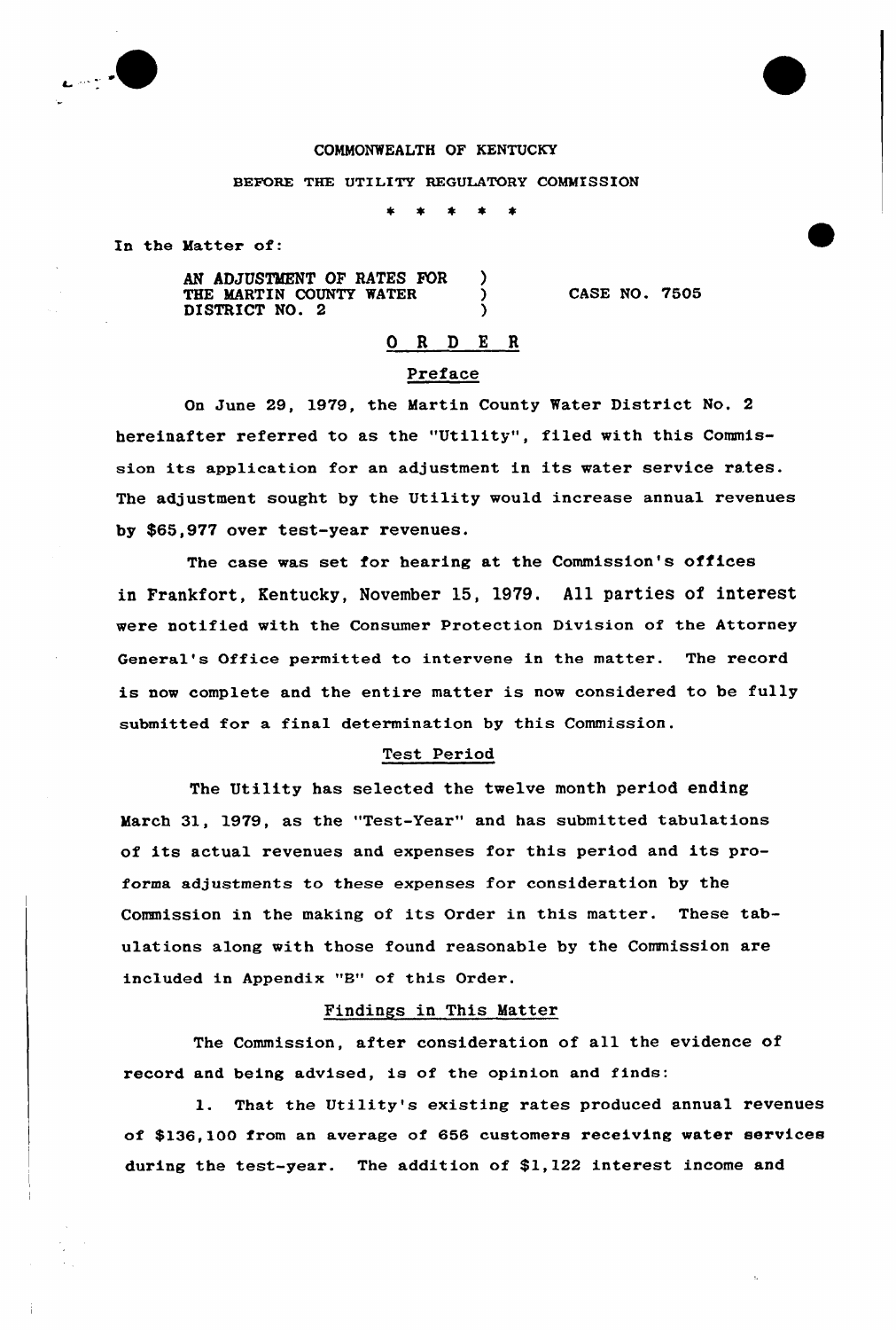

\$984 in penalties yielded total revenues of \$138,206 for the testyear.

2. That the Utility's proforma annual operating expenses, including depreciation and interest, are estimated to be \$133,794.

3. That the rates prescribed and set forth in Appendix "A", attached hereto and made a part hereof, are the fair, just, and reasonable rates to be charged by the Utility for services rendered to its customers. Further, that these rates should provide annual revenues of \$136,100. The addition of \$1,122 interest income and \$984 in penalty should provide total annual revenues of \$138,206, which should provide for: operating expenses including depreciation and interest, servicing of the debt, and the accumulation of a reasonable surplus for compliance with bond ordinance requirements.

4. That the Commission, after consideration of the Utility's tabulations of test-year and proforma revenues and expenses, concludes that these revenues, expenses and proforma adjustments thereto can be summarized as shown in Appendix "B", attached hereto and made <sup>a</sup> part hereof. On the basis of the said Appendix "B" tabulation, the Commission further concludes that annual revenues in the amount of \$144,902 are necessary and will permit the Utility to meet its reasonable expenses for providing water services to its customers.

5. That the rates proposed by the Utility are unfair, unjust, and unreasonable in that they would produce revenues in excess of those found reasonable herein and should be denied.

6. That the Order entered by this Commission on June 6, 1979, in Case No. 7110 Ordered the Utility to take certain actions regarding its unaccounted for water as follows:

> IT IS FURTHER ORDERED that the Martin County Water<br>District # 2 continue its program of emphasis on leak detection and correction until such time as its distribution system losses have been reduced<br>to 15% or less for three consecutive months. Further, that the District shall submit monthly reports of its distribution systom losses to this Commission until such time as such losses have been stabilized at 15% or less. Such reports shall include the quantity of water purchased, the quan-<br>tity of water sold and the quantity of unaccounted<br>for water.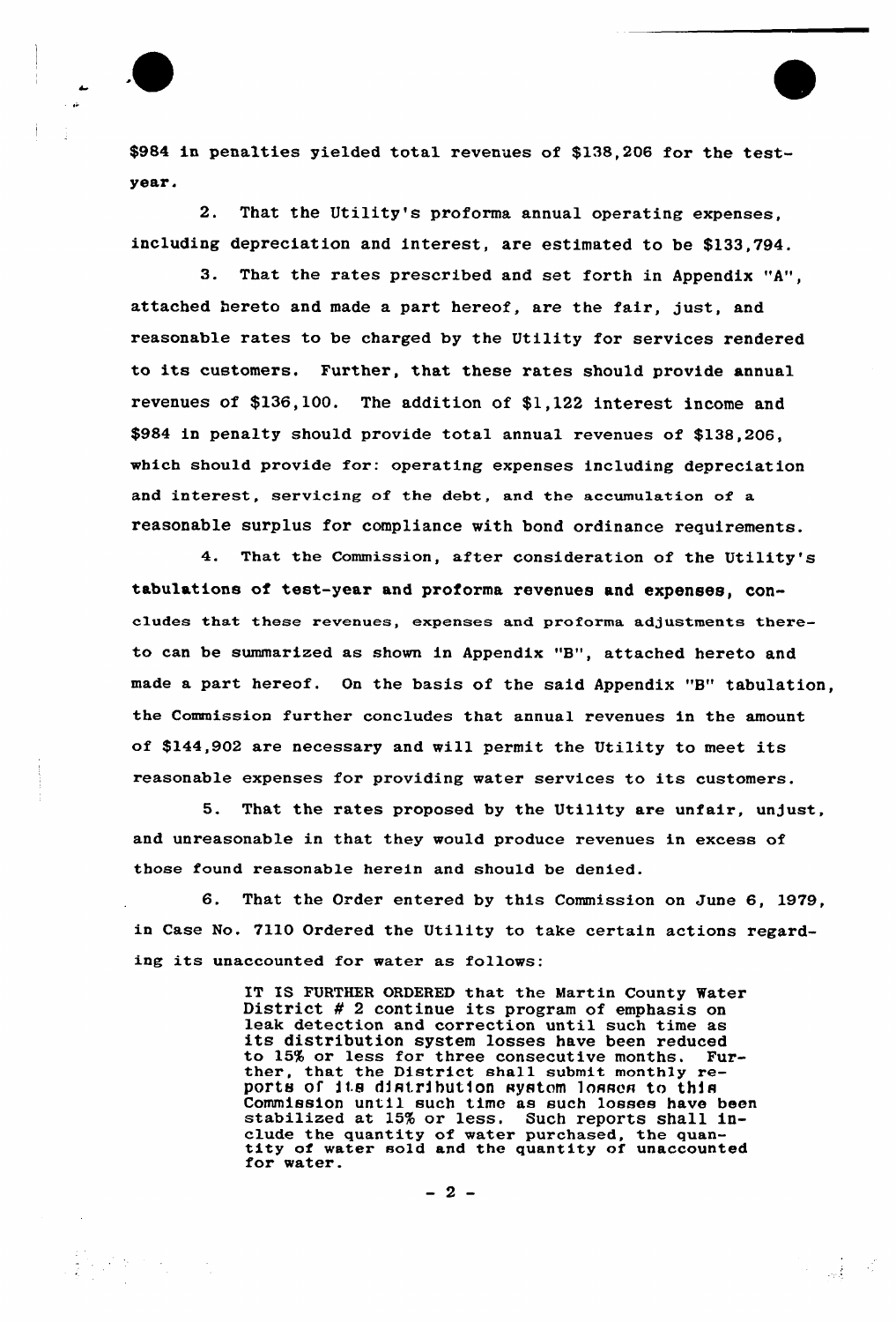No response to the above Order has been received as of the date of this Order; and the Utility is hereby reminded that it is in violation of an official Order of this Commission and is now subject to the provisions of KRS 278.390 which is hereby quoted as follows:

278.390 3952-13 Enforcement of orders.

"The commission may compel obedience to its lawful orders by mandamus, injunction or other proper proceedings in the Franklin Circuit Court or any other court of competent jurisdiction, and such proceedings shall have priority over all pending cases. Every order entered by the commission shall continue in force until the expiration of the time, if any, named by the commission in the order, unless the order is suspended, or vacated in whole or in part, by order suspended, of vacated in whole of in part, by decree of a court of competent jurisdiction.

#### Orders In This Matter

The Commission, on the basis of the matters hereinbefore set forth, and the evidentiary record in this case:

HEREBY ORDERS that the rates as prescribed and set forth in Appendix "A", attached hereto, be and they hereby are fixed as the fair, just, and reasonable rates of the Utility to become effective for services rendered on and after the date of this Order.

IT IS FURTHER ORDERED that the rates sought by the Utility be and the same are hereby denied.

IT IS FURTHER ORDERED that the Utility file with this Commission, within thirty (30) days from the date of this Order, its tariff sheets setting forth the rates approved herein. Further, that a copy of the Utility's "Rules and Regulations" for providing service to its customers shall be filed with said tariff sheets.

Done at Frankfort, Kentucky, this 21st day of April, 1980.

UTILITY REGULATORY COMMISSION

 $\frac{1}{\sqrt{2}}$ <u>if</u><br>Isaatrnan  $R$ MAN  $\overline{V}$ 

many R

ATTEST: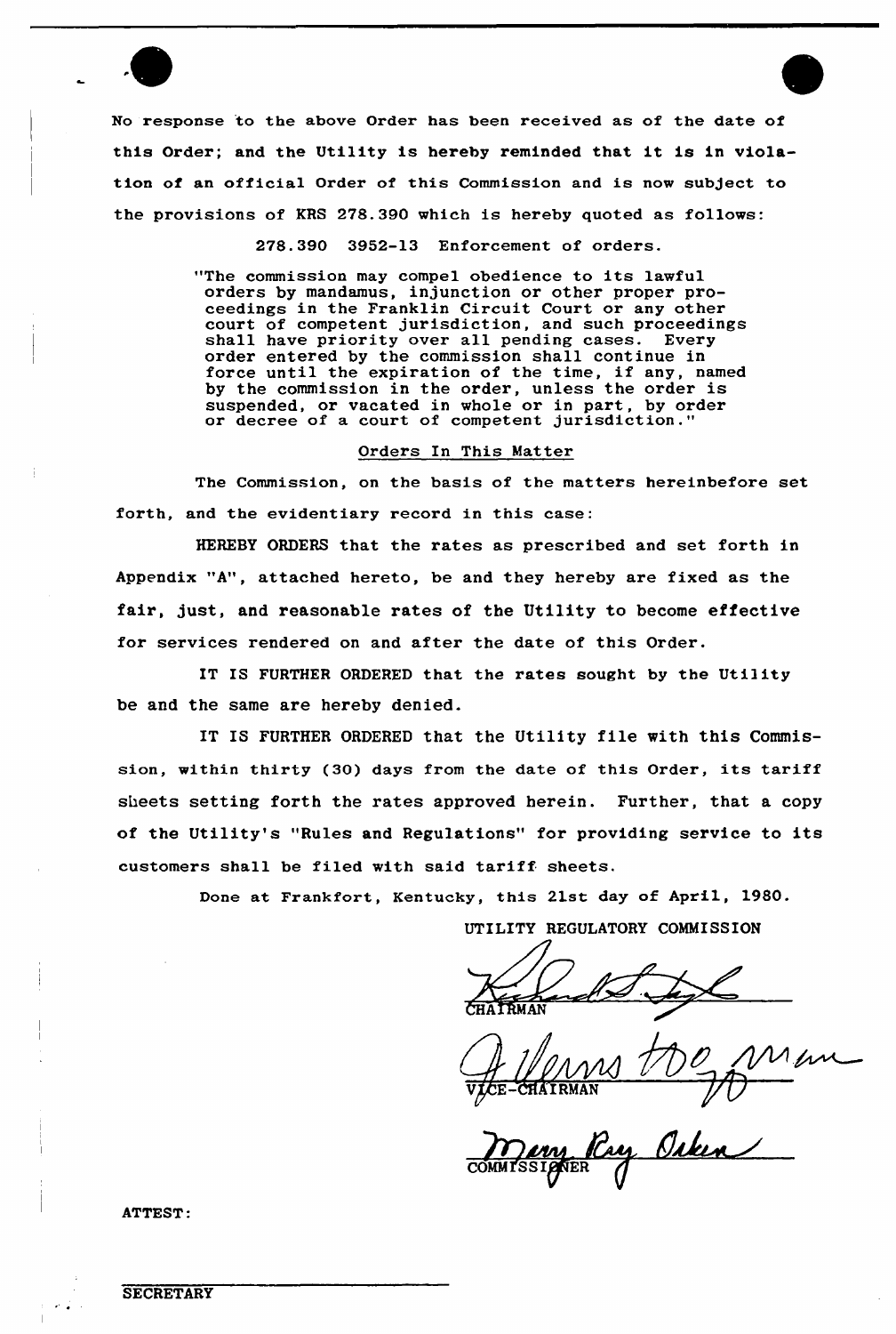

 $\bar{z}$ 

 $\lambda$ 

この後半期の キャンパー アール・プレー

Ĵ.

 $\bar{t}$  $\ddot{\cdot}$ 

Ĵ,

ţ.

### APPENDIX "A"

APPENDIX TO AN ORDER OF THE UTILITY REGULATORY COMMISSION IN CASE NO. 7505 DATED APRIL 21, 1980.

The following rates are hereby prescribed for the customer served by the Martin County Water District No. 2. All other rates and charges not mentioned specifically herein shall remain the same and charges not mentioned specifically herein sharped as those in effect prior to the date of this Order.

| Gallonage Blocks For<br>Each Meter Size                                                                                                                      | Monthly Rate For<br>Each Gallonage Block                                                                                                                                        |  |
|--------------------------------------------------------------------------------------------------------------------------------------------------------------|---------------------------------------------------------------------------------------------------------------------------------------------------------------------------------|--|
| 5/8-inch Meter                                                                                                                                               |                                                                                                                                                                                 |  |
| First 2,000 Gallons<br>Next 4,000 Gallons<br>Next 4,000 Gallons<br>Next 10,000 Gallons<br>Next 20,000 Gallons<br>Next 60,000 Gallons<br>Over 100,000 Gallons | \$9.15 Minimum Bill<br>3.20 Per 1,000 Gallons<br>3.10 Per 1,000 Gallons<br>3.00 Per 1,000 Gallons<br>2.55 Per 1,000 Gallons<br>1.95 Per 1,000 Gallons<br>1.15 Per 1,000 Gallons |  |
| 1-inch Meter                                                                                                                                                 |                                                                                                                                                                                 |  |
| First 6,000 Gallons<br>Next 4,000 Gallons<br>Next 10,000 Gallons<br>Next 20,000 Gallons<br>Next 60,000 Gallons<br>Next 100,000 Gallons                       | \$21.95 Minimum Bill<br>3.10 Per 1,000 Gallons<br>3.00 Per 1,000 Gallons<br>2.55 Per 1,000 Gallons<br>1.95 Per 1,000 Gallons<br>1.15 Per 1,000 Gallons                          |  |
| 1}-inch Meter                                                                                                                                                |                                                                                                                                                                                 |  |
| First<br>13,000 Gallons<br>7,000 Gallons<br>Next<br>Next<br>20,000 Gallons<br>Next 60,000 Gallons<br><b>Next</b><br>100,000 Gallons                          | \$43.35 Minimum Bill<br>3.00 Per 1,000 Gallons<br>2.55 Per 1,000 Gallons<br>1.95 Per 1,000 Gallons<br>1.15 Per 1,000 Gallons                                                    |  |
| Special Contract with Warfield<br>Elementary School                                                                                                          |                                                                                                                                                                                 |  |
| First 75,000 Gallons<br>25,000 Gallons<br>Next<br>Over<br>100,000 Gallons<br>Special Contract with                                                           | \$180.00 Minimum Bill<br>1.95 Per 1,000 Gallons<br>1.15 Per 1,000 Gallons                                                                                                       |  |
| Pigeon Roost School                                                                                                                                          |                                                                                                                                                                                 |  |
| First<br>60,000 Gallons<br>40,000 Gallons<br>Next<br>100,000 Gallons<br><b>Over</b>                                                                          | \$150.00 Minimum Bill<br>1.95 Per 1,000 Gallons<br>1.15 Per 1.000 Gallons                                                                                                       |  |
| Special Contract with Paten Cave<br>Coal Co. and Wolf Creek Collieries                                                                                       |                                                                                                                                                                                 |  |
| First<br>100,000 Gallons<br>100,000 Gallons<br><b>Over</b>                                                                                                   | \$225.00 Minimum Bill<br>1.15 Per 1,000 Gallons                                                                                                                                 |  |

Meter reading accuracy shall provide for the billing of the Utility' Meter reading accuracy shall provide for the billing of the Utility's<br>customers to the nearest one hundred (100) gallons of usage per bill ing period.

 $\frac{3}{4}$ 

 $\bar{\bar{1}}$  $\frac{1}{4}$